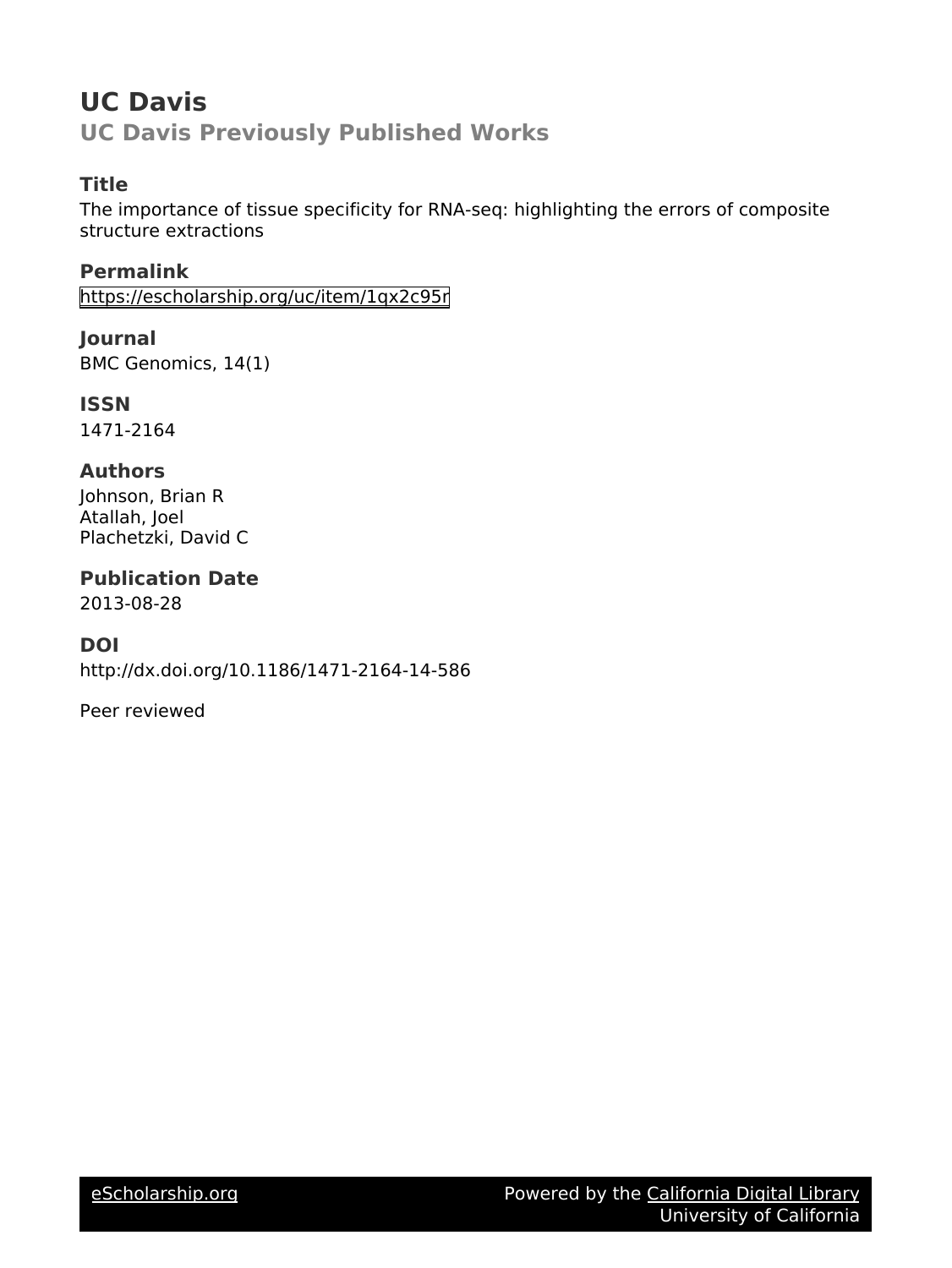# **RESEARCH ARTICLE Example 2018 12:00 Department of the CONNECTION CONNECTION CONNECTION CONNECTION**



# The importance of tissue specificity for RNA-seq: highlighting the errors of composite structure extractions

Brian R Johnson<sup>1\*</sup>, Joel Atallah<sup>1</sup> and David C Plachetzki<sup>2</sup>

# Abstract

Background: A composite biological structure, such as an insect head or abdomen, contains many internal structures with distinct functions. Composite structures are often used in RNA-seq studies, though it is unclear how expression of the same gene in different tissues and structures within the same structure affects the measurement (or even utility) of the resulting patterns of gene expression. Here we determine how complex composite tissue structure affects measures of gene expression using RNA-seq.

Results: We focus on two structures in the honey bee (the sting gland and digestive tract) both contained within one larger structure, the whole abdomen. For each of the three structures, we used RNA-seq to identify differentially expressed genes between two developmental stages, nurse bees and foragers. Based on RNA-seq for each structure-specific extraction, we found that RNA-seq with composite structures leads to many false negatives (genes strongly differentially expressed in particular structures which are not found to be differentially expressed within the composite structure). We also found a significant number of genes with one pattern of differential expression in the tissue-specific extraction, and the opposite in the composite extraction, suggesting multiple signals from such genes within the composite structure. We found these patterns for different classes of genes including transcription factors.

**Conclusions:** Many RNA-seq studies currently use composite extractions, and even whole insect extractions, when tissue and structure specific extractions are possible. This is due to the logistical difficultly of micro-dissection and unawareness of the potential errors associated with composite extractions. The present study suggests that RNA-seq studies of composite structures are prone to false negatives and difficult to interpret positive signals for genes with variable patterns of local expression. In general, our results suggest that RNA-seq on large composite structures should be avoided unless it is possible to demonstrate that the effects shown here do not exist for the genes of interest.

Keywords: RNA-seq, Tissue specificity, Genomics

# Background

RNA-seq is revolutionizing the study of gene expression. RNA-seq has been shown to be quantitatively accurate over a larger range of expression levels than previous methods, such as microarrays, while also being more effective at identifying genes that show low expression levels [[1](#page-7-0)-[7\]](#page-7-0). RNA-seq is also leading to major breakthroughs in the study of functional RNAs and gene

regulation [[7-10\]](#page-7-0). Studies of large scale patterns of expression of microRNAs have shown the fundamental roles these molecules play in regulating transcripts, while studies of long non-coding RNAs have revealed an unforeseen depth of functional roles for these genes in gene regulation and epigenetics [[11](#page-7-0)[-16](#page-8-0)].

While the technical and experimental logistics of how best to use RNA-seq are being addressed in a variety of contexts [\[17](#page-8-0)-[20\]](#page-8-0), one question that has received relatively little attention is the extent to which structure specific extractions are necessary for an accurate determination of gene expression. We use the terms



© 2013 Johnson et al.; licensee BioMed Central Ltd. This is an Open Access article distributed under the terms of the Creative Commons Attribution License [\(http://creativecommons.org/licenses/by/2.0\)](http://creativecommons.org/licenses/by/2.0), which permits unrestricted use, distribution, and reproduction in any medium, provided the original work is properly cited.

<sup>\*</sup> Correspondence: [brnjohnson@ucdavis.edu](mailto:brnjohnson@ucdavis.edu) <sup>1</sup>

<sup>&</sup>lt;sup>1</sup>Department of Entomology, University of California, Davis, 1 Shields Ave, Davis, CA 95616, USA

Full list of author information is available at the end of the article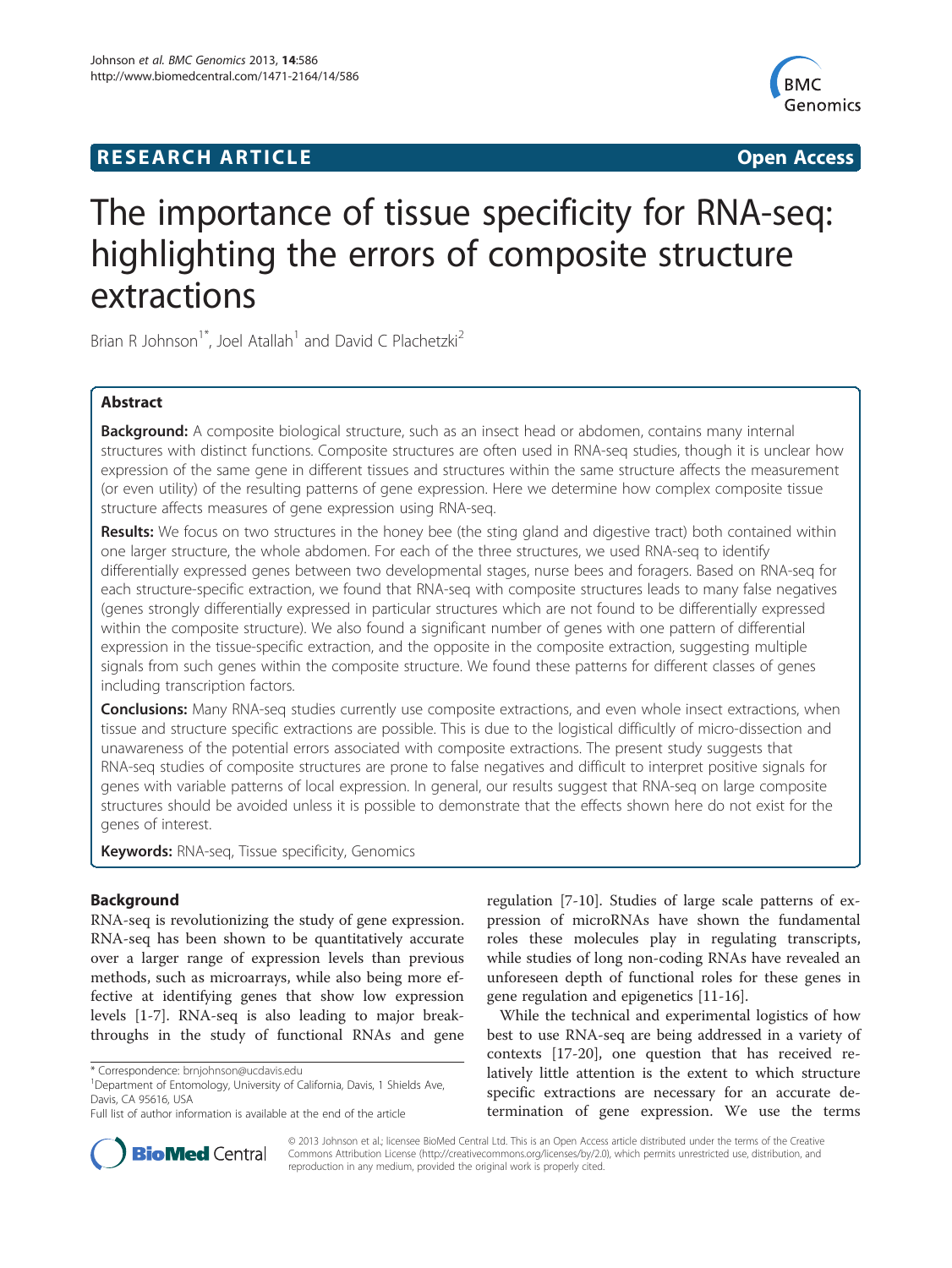<span id="page-2-0"></span>"structure" and "organ" interchangeably, as we are referring to biological structures with distinct functions within a larger whole. In insects, for example, structures (organs) such as the fat body and segmental ganglia are contained within the abdominal body segment. We refer to large structures, such as the abdomen, with many internal structures as "composite structures". Essentially, although efforts are under way to develop procedures for effective isolation of structures for RNA extraction (even particular cell types within complex tissue) [[21-25](#page-8-0)], there is little experimental support for composite structure extractions actually being difficult to interpret or prone to error. This has led to widespread use of composite structures in RNA-seq studies of small organisms such as insects [\[26-31](#page-8-0)].

Although many studies are using composite extractions, there are potential problems with this approach. First, if genes are expressed in many different structures within the composite structure, then signals of gene expression from the different organs may interfere with one another. For example, if the structure of interest is small relative to the size of the rest of the structure (a gland within a whole larva, for example), then a strong difference in gene expression within the gland may be washed out by different patterns of expression elsewhere. Second, incomplete homogenization of the composite structure during extraction may lead to little tissue from particular structures actually being extracted. Hence, there are straightforward reasons to suspect that RNA-seq from composite-structures such as body segments may cause false negatives and difficult to interpret patterns of differential expression.

Here we explore the necessity of using structure (organ) specific extractions for RNA-seq using three honey bee structures. We focus on two structures, the sting gland and the digestive tract, that occur within one body segment, the whole abdomen. The sting gland is a relatively small structure within the larger composite structure that can be predicted to expresses a large number of specialized genes. These include the many venom proteins that make up honey bee venom, along with the enzymatic machinery used to produce and modify these proteins [[32](#page-8-0),[33](#page-8-0)]. Exploring patterns of differential gene expression in sting gland specific extractions and comparing them to patterns of expression in the whole abdomen extractions can address the question of how much error can be expected when a composite extraction is conducted but the focal tissue is a small specialized structure within it. The digestive tract is a large structure not thought to be highly specialized (though many digestive enzymes undoubtedly show tissue specific expression patterns). By comparing patterns of gene expression in digestive tract specific extractions to patterns in the whole abdomen we can explore how much error

is to be expected when the focal structure is a sizeable portion of the composite structure. Both comparisons will shed light on whether contrasting patterns of gene expression in different structures and false negatives in general are a problem for RNA-seq using composite structures.

## Results and discussion

## Transcriptome characterizations based on structurespecific or composite extractions

The simplest potential problem with composite extractions is that genes that are expressed in small structures within the composite structure may be falsely determined to be not expressed in the composite structure. This may be a particularly pressing problem for genes with important functions that show low expression levels in small structures. We began our exploration of this issue by first determining the total number of genes expressed in each structure (Figure 1; genes and expression levels in Additional file [1:](#page-7-0) Table S1). The sting gland showed the largest transcriptome size, while the abdomen and digestive tract showed lower levels of expression. These numbers are for the same number of reads from each strucuture (12 million reads), so they presumably represent differences in how comprehensively the transcriptome was canvassed at this sequencing depth in conjunction with the complexity of the transcriptome. Hence, with respect to the sting gland versus the digestive tract, it is possible that the sting gland contains a higher number of expressed genes, or it is possible that the coverage level is sufficient to completely document expression in the sting gland, while it is insufficient to document all the genes expressed in the digestive tract. While this question is not resolvable with the current data set, the comparison of the sting gland transcriptome size to that of the whole abdomen transcriptome size is more straightforward. Here, since the sting gland is contained within the abdomen, the abdomen must have a larger transcriptome size. Hence, the fact that the

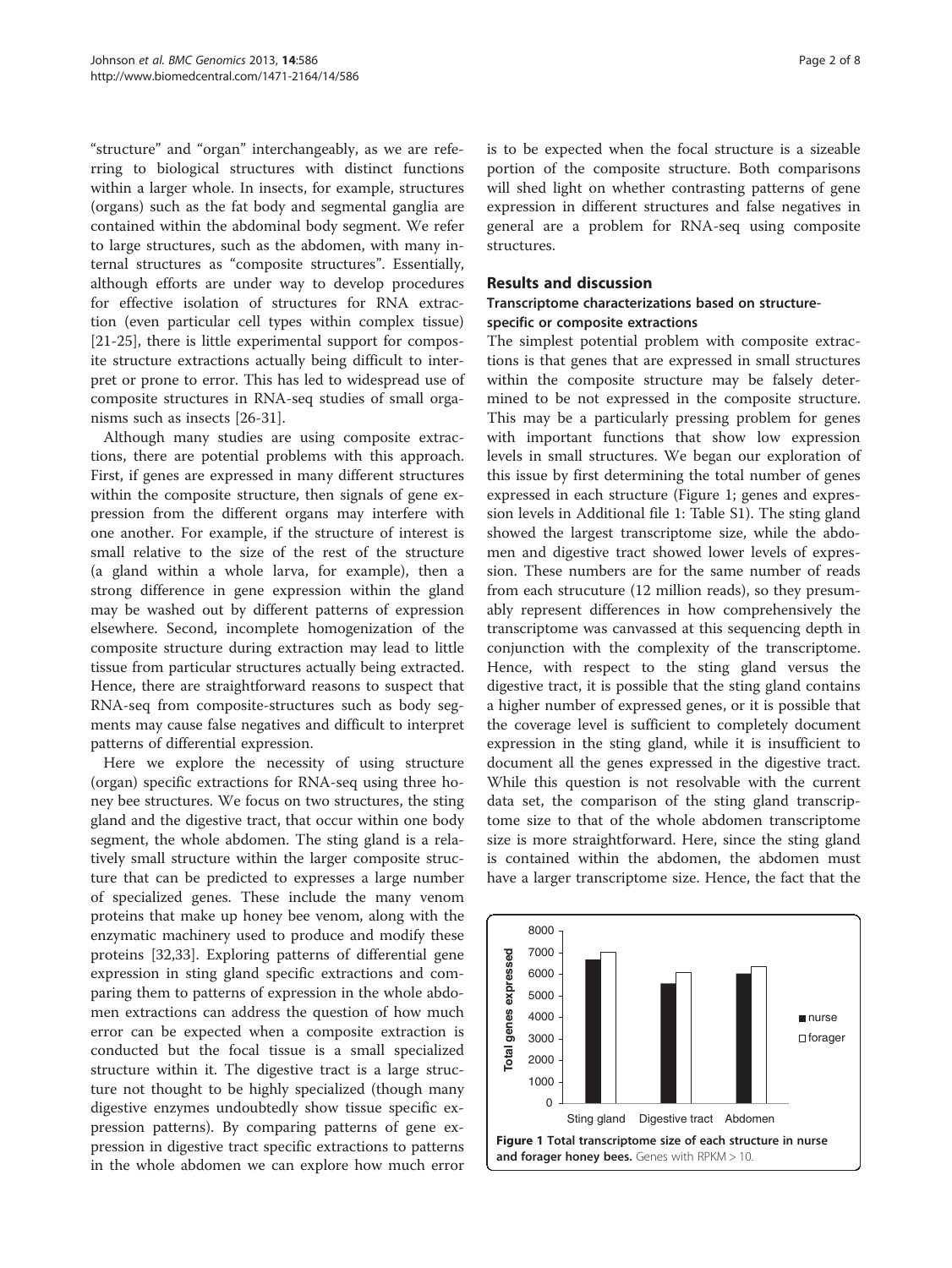<span id="page-3-0"></span>sting gland was determined to have a larger transcriptome than the whole abdomen means that the whole abdomen has not been sequenced at sufficient depth to identify all the genes present within it. Hence, unless an RNA-seq study sequences at sufficient depth to perform an analysis proving that the number of genes found to be expressed is the total level (transcriptome size plateaus with increasing sequencing depth), there will always be concern that genes with low expression levels in particular tissues within the composite structure are missing from the data set.

Figures 2 and 3 follow up on the results of Figure [1](#page-2-0) by attempting to discover which of the genes present in the structure specific extractions are missing in the composite extractions and why. Figure 2 shows genes that are present in the sting gland transcriptome, but not present in the whole abdomen transcriptome and vice versa (genes and expression values in Additional file [2](#page-7-0): Table S2). Analyses are for the nurse bee transcriptomes. Forager transcriptome comparisons showed the same patterns and are therefore omitted. For genes that were present in the sting gland, but not in the whole abdomen, most of them show low expression levels suggesting they were missing from the whole abdomen data set due to insufficient coverage. However, a small, but significant, number of genes showed relatively high expression in the sting gland (over 100 RPKM) and were nonetheless missing from the whole abdomen data set (Additional file [2:](#page-7-0) Table S2). For these genes, insufficient coverage as the cause for their being missing from the abdominal transcriptome is less parsimonious than the alternative possibility, which is that random error in the sampling from the whole abdomen caused some genes with high local expression to be missing from the composite structure transcriptome. This problem exists





because the optimal amount of starting material for RNA extraction is much smaller than the size of many structures, such as the abdomen, yet the researcher wants a sample that is representative of the whole composite tissue. We used the common method for solving this problem, which is grinding in liquid nitrogen before taking a sample for RNA extraction [\[26,31\]](#page-8-0). Although grinding in liquid  $N_2$  generates a fine powder of tissue that is easily mixed, the sample may still be insufficiently homogenized to eliminate strong stochasticity in the amount of each sub structure that makes it into the extraction. This is because the size of the powdered grains of tissue can still be significant relative to the size of small glands. Our data suggests that grinding tissue to a powder in liquid  $N_2$  may be insufficient to ensure complete homogenization and random sampling from a large structure. A simple solution may be to extract RNA from a much larger amount of ground sample (essentially conduct multiple extractions from one sample) and then sample a subset of the pooled RNA for downstream analyses.

For genes that were present in the whole abdomen, but not present in the sting gland, the pattern was different than that for genes present in the sting gland but not the abdomen (Figure 2). Here the mode class of genes had high expression in the abdomen (not low expression as for genes present in the sting gland and missing from the abdomen). The genes present in the abdomen, but missing from the sting gland transcriptome, are therefore presumably highly expressed specialized genes not expressed in the sting gland. The sting gland itself, for example, has many venom proteins with high expression levels that presumably would not be expressed in other structures in the abdomen. Genes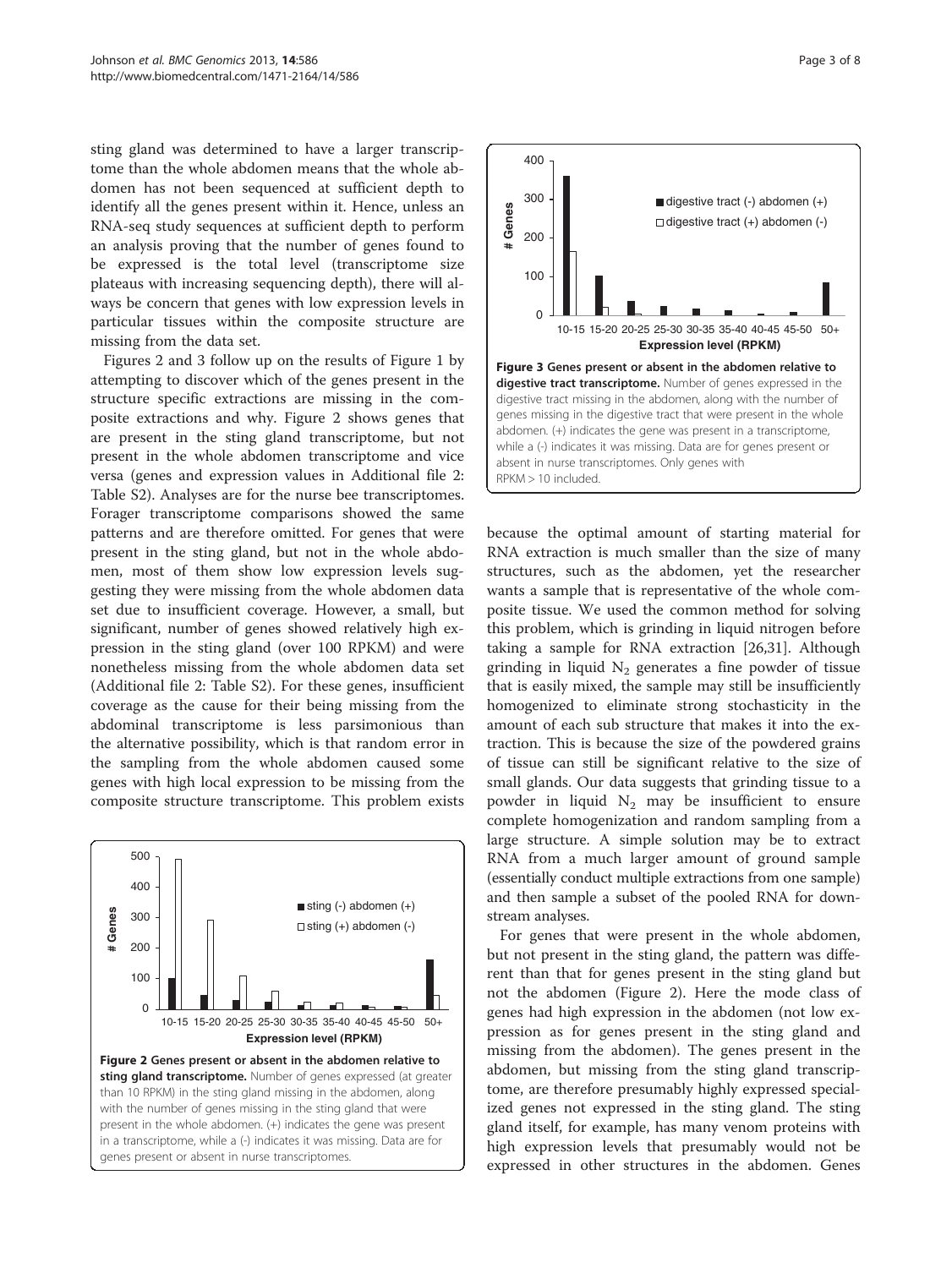<span id="page-4-0"></span>with equally specialized functions are likely found in other structures as well.

Figure [3](#page-3-0) shows the results for the same type of analysis for the digestive tract and the whole abdomen (genes and expression values in Additional file [2](#page-7-0): Table S2). The pattern here is quite different from that with respect to the sting gland versus the whole abdomen, presumably due to the sting gland being a tiny structure within the whole abdomen, and the digestive tract being quite a large structure. In this case, genes that were present in the digestive tract, but missing from the whole abdomen, are all genes with low expression levels (there are no highly expressed genes in the digestive tract missing from the abdomen). Hence, the issue of missing key genes may not be a problem for large focal structures within composite structures, as the composite extraction contained all the genes except those with very low expression in the focal tissue. This is true for transcriptome characterization, but as we will see in the next section does not hold for RNA-seq. The opposite comparison, genes that were found in the whole abdomen but missing from the digestive tract showed a pattern more like that found for the sting gland versus the abdomen comparison. In short, many genes with high expression levels in the abdomen were not found in the digestive tract presumably because they exhibit specialized functions elsewhere in the abdomen.

## Errors in diagnosing differentially expressed genes due to composite structure extraction

The major hypothesized problem associated with composite structure extraction and RNA-seq is contrasting gene expression patterns for the same genes in different structures interfering with a determination of differential expression. For example, when a researcher conducts an RNA-seq study on a whole body segment and finds that a gene is not differentially expressed, does it mean that it is not differentially expressed anywhere in the body segment or does it mean that there is no overall difference in expression level when summing the inputs from all the internal organs? Essentially, it is easy to imagine that a gene that is strongly differentially expressed in one organ may be determined to be non-differentially expressed in a much larger composite structure due to expression of the gene elsewhere washing out the signal from the small structure. Hence, there could be a strong false negative problem with composite extractions. Likewise, it is easy to imagine that a gene with contrasting differential expression patterns in different structures may give a strong signal of being differentially expressed in one direction that is representative of a strong signal from one structure washing out several opposite signals from other structures. Hence, although a determination

of differential expression in a composite extraction is not a false positive, it can be difficult to interpret.

Figure 4 explores these potential problems for identifying differentially expressed genes in the sting gland and digestive tract. We conducted three RNA-seq analyses: nurse bee sting glands versus forager sting glands, nurse bee digestive tracts versus forager digestive tracts, and nurse bee abdomens versus forager abdomens. We used three RNA-seq software packages (NOISeq, EdgeR, and DESeq) with two biological replicates for each sample and a total of 12 million quality controlled reads for each sample. In total, we found (NOISeq: 932, DESeq: 781, EdgeR: 1279) differentially expressed genes in the sting gland between nurses and foragers, (NOISeq: 493, DESeq: 333, EdgeR: 770) in the digestive tract, and (NOISeq: 425, DESeq: 313, EdgeR: 637) in the whole abdomen. From here on we present the NOISeq results in the main text and the results for the other two packages in the supplemental information (Additional file [3](#page-7-0): Figure S1), as all analyses led to the same basic conclusions. For each gene differentially expressed in the sting gland or the digestive tract, we determined whether that gene was significantly differentially expressed in the whole abdomen, and if so, in what direction (the same or different from the focal tissue). In other words, if the gene was found to be expressed at higher levels in nurses relative to foragers in the sting gland, was it also found to be expressed at higher rates in nurses in the whole abdomen? For the sting gland, 754 out of 932 differentially expressed genes in the sting gland were found to be not differentially expressed in the whole abdomen (Figure 4). For the digestive tract, 340 out of 493 genes

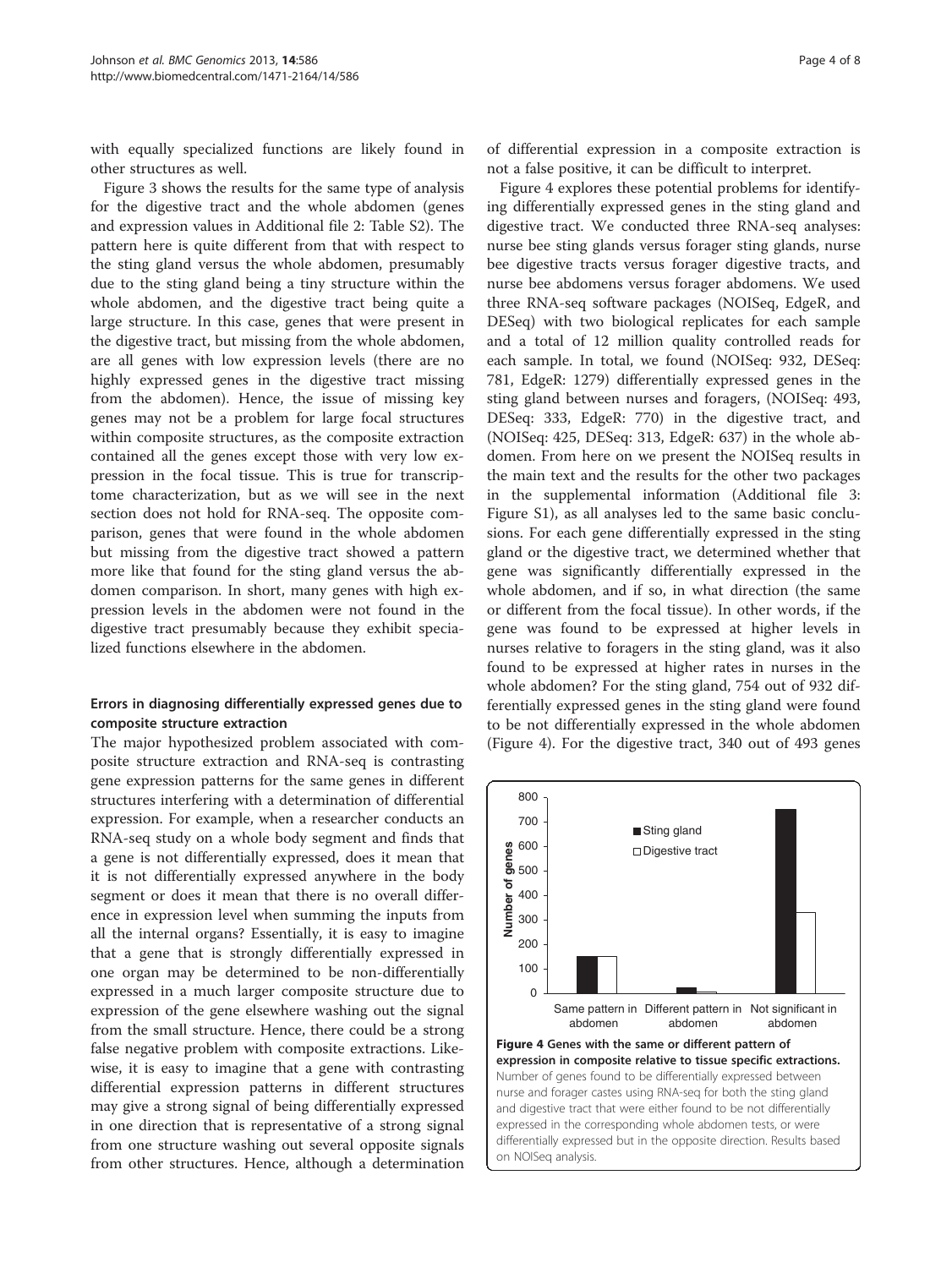<span id="page-5-0"></span>differentially expressed in the digestive tract comparison were not differentially expressed in the whole abdomen comparison (Figure [4](#page-4-0)). Gene names, expression values, and p values from each analysis are in supplemental Additional file [4:](#page-7-0) Table S3. Nearly identical patterns were found for the other software packages (Additional file [3](#page-7-0): Figure S1), so the effects are not caused by the statistical algorithm used to identify differentially expressed genes.

We next shed light on the patterns found in Figure [4](#page-4-0) by plotting the ratio of expression levels for genes in both focal tissues relative to that in the composite tissue (using the NOISeq RPKM analysis). A gene with a ratio of 1, for example, would be expressed at the same level in both the focal and composite tissue, implying that it is not specialized (expressed at a higher rate in the focal tissue). In other words, we are comparing the RPKM value for each gene in the sting gland or digestive tract with that for the same gene in the abdomen. We focus on the nurse libraries. The forager libraries showed the same pattern and are therefore omitted. Figure 5 shows that the sting gland has many more genes with higher levels of expression relative to that in the abdomen (ratios above 1) compared to the digestive tract (Sting gland: 642 out of 932 (68.9%), Digestive tract 197 out of 493 (40.0%); Fisher's exact test:  $p < 0.001$ ). Hence, more genes show a dilution of expression level in the whole abdomen relative to the sting gland, than for the abdomen relative to the digestive tract. This could explain why a higher percentage of genes that were significantly differentially expressed in the sting gland were not significant in the whole abdomen, relative to the same comparison between the digestive tract and the abdomen

(Sting gland: 754 out of 932 (80.9%), Digestive tract: 340 out of 493 (69.0%); Fisher's exact test:  $p < 0.001$ ). Overall, our data supports the notion that false negatives are a serious problem in RNA-seq with composite structures, such as body segments, and may be particularly pressing for genes with specialized functions in small structures, such as glands.

With respect to genes potentially showing the opposite pattern of differential expression in a composite structure relative to a smaller structure within it, 25 such genes were identified in the sting gland, and 7 in the digestive tract (Figure [4,](#page-4-0) very similar results for DESeg and EdgeR shown in Additional file [3:](#page-7-0) Figure S1). These contrasting signals of differential expression between tissue specific and composite tissue analyses suggests there may be a rich pattern of variation of function across tissues for such genes. This would make interpreting expression patterns for those genes quite difficult in composite extractions. This result suggests again that composite tissue extractions can be difficult to interpret and might best be avoided whenever possible.

Finally, transcription factors are a class of genes that are well known to be used repeatedly in different structures in contrasting manners. They are therefore a class of gene for which composite extractions could be an acute problem. Figure 6 repeats the analysis conducted in Figure [4](#page-4-0) for just the differentially expressed transcription factors (results for EdgeR and DESeq are in Additional file [5](#page-7-0): Figure S2). In total, there were 26 differentially expressed transcription factors in the sting gland nurse bee to forager comparison, 8 in the nurse bee to forager digestive tract comparison, and 9 in the



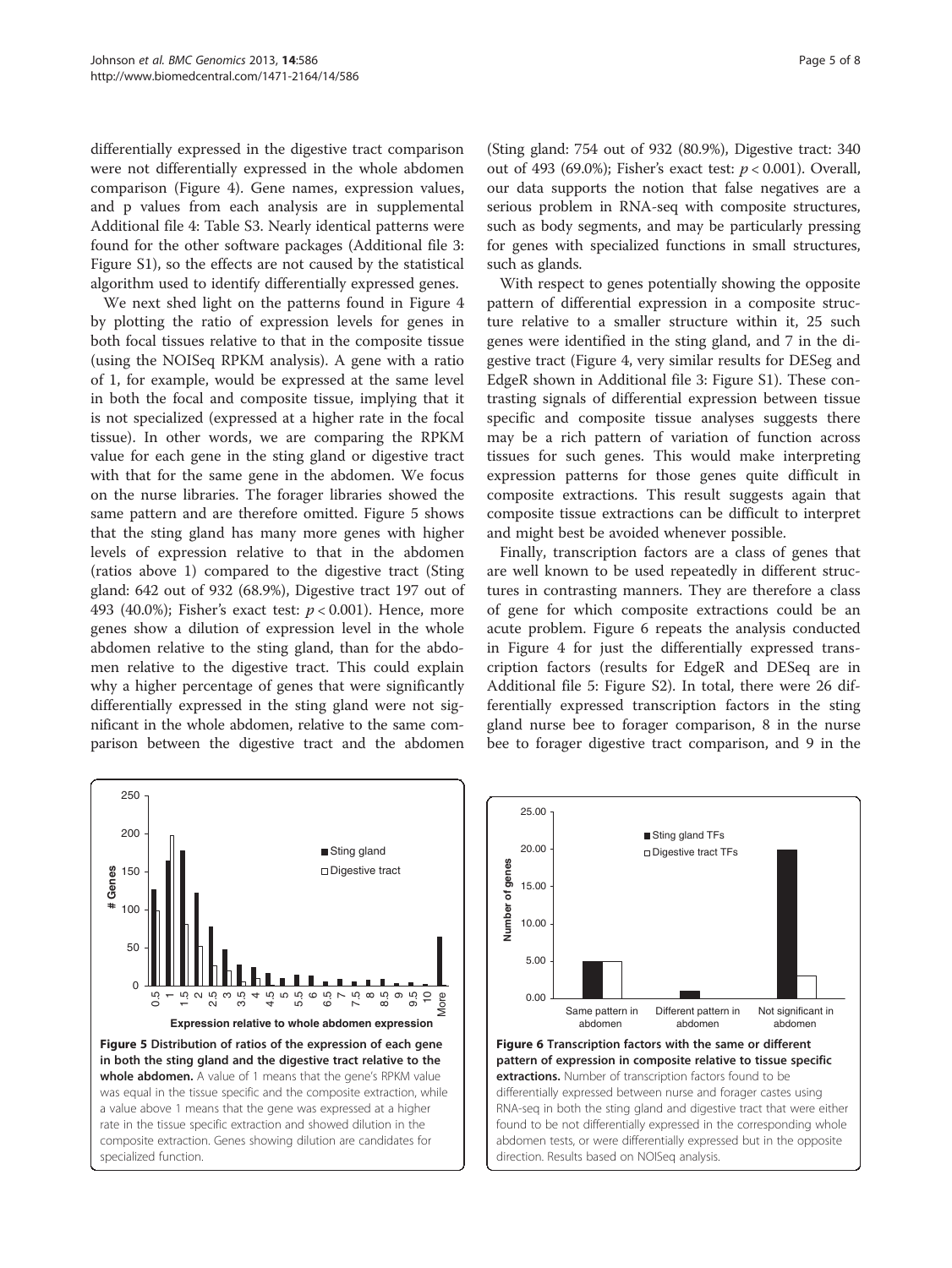nurse to forager abdomen comparison (Additional file [6](#page-7-0): Table S4). Most differentially expressed transcription factors in the sting gland were not differentially expressed in the abdomen (20 out of 26 were not significant), meaning that the problem of false negatives is also true for transcription factors. One transcription factor (Dorsal) showed the opposite pattern of expression in the whole abdomen relative to the sting gland. The numbers for the digestive tract (only 8 differentially expressed transcription factors) mean the sample size is too small for any comparisons between structures, but descriptively, most transcription factors differentially expressed in the digestive tract were also differentially expressed in the abdomen (5 out of 8) and none were in the opposite direction. In summary, only 1 transcription factor was found to show the opposite pattern of expression in the composite structure relative to the organ specific analysis, but false negatives were common. Given the role that transcription factors play in controlling the expression of many other genes, such errors may be more significant than for other classes of genes.

# Conclusions

Making sequencing libraries from composite structures, such as body segments, and even whole insects is commonplace in RNA-seq studies [\[26-31](#page-8-0)]. Our results suggest that this practice can lead to false negatives for genes that show even strong patterns of differential expression in particular structures (organs). For genes that show complex patterns of variable expression in different structures across the organism, it is further likely that composite extractions are of little utility other than for identifying genes as candidates of interest. This is because it is difficult to infer the direction of differential expression in composite structures when more than one pattern may be present. Finally, our study focused on the abdomen, which is a relatively simple composite structure in comparison to a whole larval insect. It is likely that the types of errors documented here associated with identifying differentially expressed genes will be magnified in studies using whole organisms. Hence, given that structure specific extractions are usually possible for even very small structures [\[34-37](#page-8-0)], they should be conducted whenever possible.

## Methods

## Colonies and collection of bees

Honey bees were kept according to standard beekeeping practices at the bee biology facility at UC Davis. Two full size colonies were used in the study. All colonies were healthy and had been undisturbed for at least a month prior to collection of bees. Nurses were collected by identifying bees with their head and thorax completely in an open brood cell for at least three seconds [\[38,39](#page-8-0)].

A further check to ensure that bees identified in this way were nurses was to check the developmental state of the Hypopharyngeal Glands (HP Glands) of each nurse at the start of each dissection. Nurses have large HP glands, as this gland produces the brood food fed by nurses to larva [\[40,41\]](#page-8-0). Foragers, in contrast, have smaller, often yellowish, HP glands, as this gland produces digestive enzymes, not brood food, in bees in the foraging caste [\[42](#page-8-0)]. Only bees with large white HP glands were kept as nurses. Foragers were collected as they entered the nest. Only foragers with pollen loads were used in the study. Immediately after collection, bees of both castes were placed into 50 ml centrifuge tubes and placed in the -80°C freezer.

#### Dissection, extractions, and sequencing

Additional file [7:](#page-7-0) Figure S3 shows the dry mass of each structure used in the study for comparative purposes. Dissections and RNA extractions were carried out one after the other to minimize degradation of RNA during dissection. Dissections were conducted by removing individual bees from the freezer and placing them into a petri dish with 50% ethanol under a dissection scope. As soon as the bee thawed, the dissection began. Dissections were completed within 3-5 minutes. For the sting gland, which is designed to detach from the adult bee when it stings, the process of dissection is simple. The stinger is grasped with forceps and pulled. The entire sting gland with associated venom sac pulls away from the body. Thirty stingers were pooled for each biological sample. All individuals pooled into one sample were from the same colony. Hence, 30 individuals from colony 1 and thirty individuals from colony 2 were used in the study. As each stinger was removed it was immediately homogenized in Trizol. This was repeated for each subsequent dissection. After all 30 stingers were dissected and homogenized, total RNA was extracted according to the manufacturer's recommendations.

For the digestive tract a similar procedure was used with a few modifications. First the digestive tract is a large structure, so only 3 could be extracted per 1.5 ml microtube. Hence, 10 tubes total were used (3 individual bee digestive tracts per tube). After all 30 individual samples were homogenized, the samples were pooled in one 50 ml centrifuge tube and vortexed. Then one sample of 1 ml was taken from the total for extraction in a 1.5 ml tube. For the abdomen, which is too large for complete extraction in one microtube, 30 bee abdomens were first ground in liquid  $N_2$  using a mortar and pestle. 75 mg of the resulting fine powder was then taken for RNA extraction with Trizol.

RNA quality was checked with the Bioanalyzer 2100 and libraries were made using Illumina's TruSeq v2 kit according to the manufacturer's recommendations.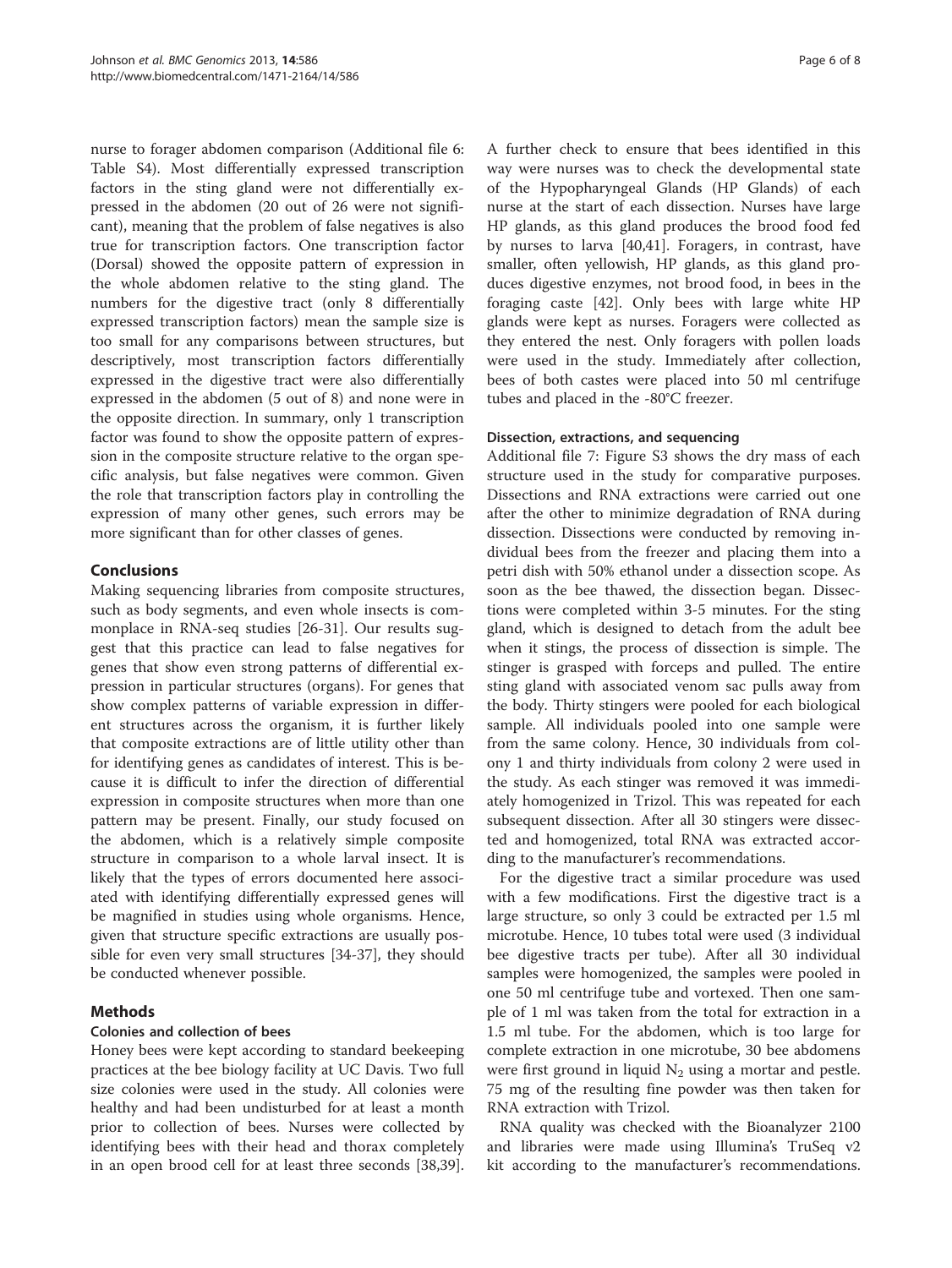<span id="page-7-0"></span>100 bp paired end sequencing was then performed on the HiSeq 2000 machine. The raw fastq files from this study are available at the NCBI SRA archive (SRP020361).

#### Quality control and RNA-seq analyses

Low quality bases and adapter contamination were removed with the fastx toolkit and the cutadapt software packages [\[43](#page-8-0)]. Tophat (v2.04) was used for aligning reads to the Apis mellifera genome [\[44\]](#page-8-0) (v4, the most recent officially published version). HTSeq was used for quantifying the number of reads mapping to each gene. NOISEQ, EdgeR and DESeq were used to determine differential expression [[19,45,46\]](#page-8-0). For NOISeq, RPKM normalization was used along with a 0.8 p cutoff (the recommended cut-off level). For EdgeR and DESeq, an adjusted p value (FDR) < 0.05 was used to call differentially expressed genes. All analyses made use of 2 biological samples and 12 million quality controlled paired end reads. Expression levels within biological replicates for the same tissue were highly correlated (mean: 98.3%, range 97.1% -99.6%).

#### Identification of transcription factors

All Drosophila melanogaster genes with the GO term "sequence specific DNA binding" were downloaded from flybase and blasted against all genes in the official gene set of *Apis mellifera*. Genes with a hit (e <  $10^{-20}$ ) to one of the Drosophila transcription factors that had a functional domain involved in DNA biding were kept. Overall, 462 genes passed this filter (Additional file 8: Table S5). While the resulting list is not exhaustive, in that there are surely many more *Apis* transcription factors, it is a large sample of transcription factors that should be broadly representative of this class of genes.

# Additional files

[Additional file 1: Table S1.](http://www.biomedcentral.com/content/supplementary/1471-2164-14-586-S1.xlsx) All genes found to be expressed in each tissue along with expression levels (RPKM).

[Additional file 2: Table S2.](http://www.biomedcentral.com/content/supplementary/1471-2164-14-586-S2.xlsx) List of genes found to be expressed in the sting gland or digestive tract, but missing from the abdomen, or expressed in the abdomen, but missing from either the sting gland or digestive tract. Expression levels are in RPKM.

[Additional file 3: Figure S1.](http://www.biomedcentral.com/content/supplementary/1471-2164-14-586-S3.pdf) Same analyses shown in Figure [4](#page-4-0) in the main text, but using (A) the DESeq R software package, and (B) EdgeR software package.

[Additional file 4: Table S3.](http://www.biomedcentral.com/content/supplementary/1471-2164-14-586-S4.xlsx) List of genes found to be differentially expressed in either the sting gland or digestive tract between nurses and foragers, and their pattern of expression (significant or non-significant, and in the same direction or the opposite direction) in the whole abdomen RNA-Seq comparison between nurses and foragers.

[Additional file 5: Figure S2.](http://www.biomedcentral.com/content/supplementary/1471-2164-14-586-S5.pdf) Same analyses shown in Figure [6](#page-5-0) in the main text, but using (A) the DESeq R software package, and (B) EdgeR software package.

[Additional file 6: Table S4.](http://www.biomedcentral.com/content/supplementary/1471-2164-14-586-S6.xlsx) List of transcription factors found to be differentially expressed in either the sting gland or digestive tract between nurses and foragers, and their pattern of expression (significant or non-significant, and in the same direction or the opposite direction) in the whole abdomen RNA-Seq comparison between nurses and foragers.

[Additional file 7: Figure S3.](http://www.biomedcentral.com/content/supplementary/1471-2164-14-586-S7.pdf) Dry mass of 30 dissected sting glands, digestive tracts, and abdomens.

[Additional file 8: Table S5.](http://www.biomedcentral.com/content/supplementary/1471-2164-14-586-S8.xlsx) Transcription factors identified in the honey bee genome.

#### Competing interests

The authors declare that they have no competing interests.

#### Authors' contributions

JA made the sequencing libraries, did quality control of the RNA and libraries, and revised the manuscript. DCP made the sequencing libraries, did quality control of the RNA and libraries, and revised the manuscript. BRJ collected the bees, extracted the RNA, designed the experiment, performed the bioinformatics, and wrote the manuscript. All authors approved the final submission.

#### Acknowledgements

We thank Billy Synk and W. Cameron Jasper for help collecting honey bees. This work was funded by the University of California, Davis. The work described here complies with the laws of the United States of America. We thank three anonymous referees for careful reading of the manuscript.

#### Author details

<sup>1</sup>Department of Entomology, University of California, Davis, 1 Shields Ave, Davis, CA 95616, USA. <sup>2</sup> Department of Ecology and Evolution, University of California, Davis, 1 Shields Ave, Davis, CA 95616, USA.

#### Received: 10 May 2013 Accepted: 17 August 2013 Published: 28 August 2013

#### References

- 1. Mortazavi A, Williams BA, McCue K, Schaeffer L, Wold B: Mapping and quantifying mammalian transcriptomes by RNA-Seq. Nat Methods 2008, 5:621–628.
- 2. Wang Z, Gerstein M, Snyder M: RNA-Seq: a revolutionary tool for transcriptomics. Nat Rev Genet 2009, 10:57–63.
- 3. Marioni JC, Mason CE, Mane SM, Stephens M, Gilad Y: RNA-seq: an assessment of technical reproducibility and comparison with gene expression arrays. Genome Res 2008, 18:1509–1517.
- 4. Hawkins RD, Hon GC, Ren B: Next-generation genomics: an integrative approach. Nat Rev Genet 2010, 11:476–486.
- 5. van Bakel H, Nislow C, Blencowe BJ, Hughes TR: Most "dark matter" transcripts are associated with known genes. Plos Biology 2010, 8:21.
- 6. Hallegger M, Llorian M, Smith CWJ: Alternative splicing: global insights. Febs J 2010, 277:856–866.
- 7. Pepke S, Wold B, Mortazavi A: Computation for ChIP-seq and RNA-seq studies. Nat Methods 2009, 6:S22–S32.
- 8. Ouyang ZQ, Zhou Q, Wong WH: ChIP-Seq of transcription factors predicts absolute and differential gene expression in embryonic stem cells. Proc Natl Acad Sci USA 2009, 106:21521–21526.
- 9. Sharma CM, Vogel J: Experimental approaches for the discovery anal characterization of regulatory small RNA. Curr Opin Microbiol 2009, 12:536–546.
- 10. Boyle AP, Song LY, Lee BK, London D, Keefe D, Birney E, Iyer VR, Crawford GE, Furey TS: High-resolution genome-wide in vivo footprinting of diverse transcription factors in human cells. Genome Res 2011, 21:456–464.
- 11. Khalil AM, Guttman M, Huarte M, Garber M, Raj A, Morales DR, Thomas K, Presser A, Bernstein BE, van Oudenaarden A, et al: Many human large intergenic noncoding RNAs associate with chromatin-modifying complexes and affect gene expression. Proc Natl Acad Sci USA 2009, 106:11667–11672.
- 12. Gupta RA, Shah N, Wang KC, Kim J, Horlings HM, Wong DJ, Tsai MC, Hung T, Argani P, Rinn JL, et al: Long non-coding RNA HOTAIR